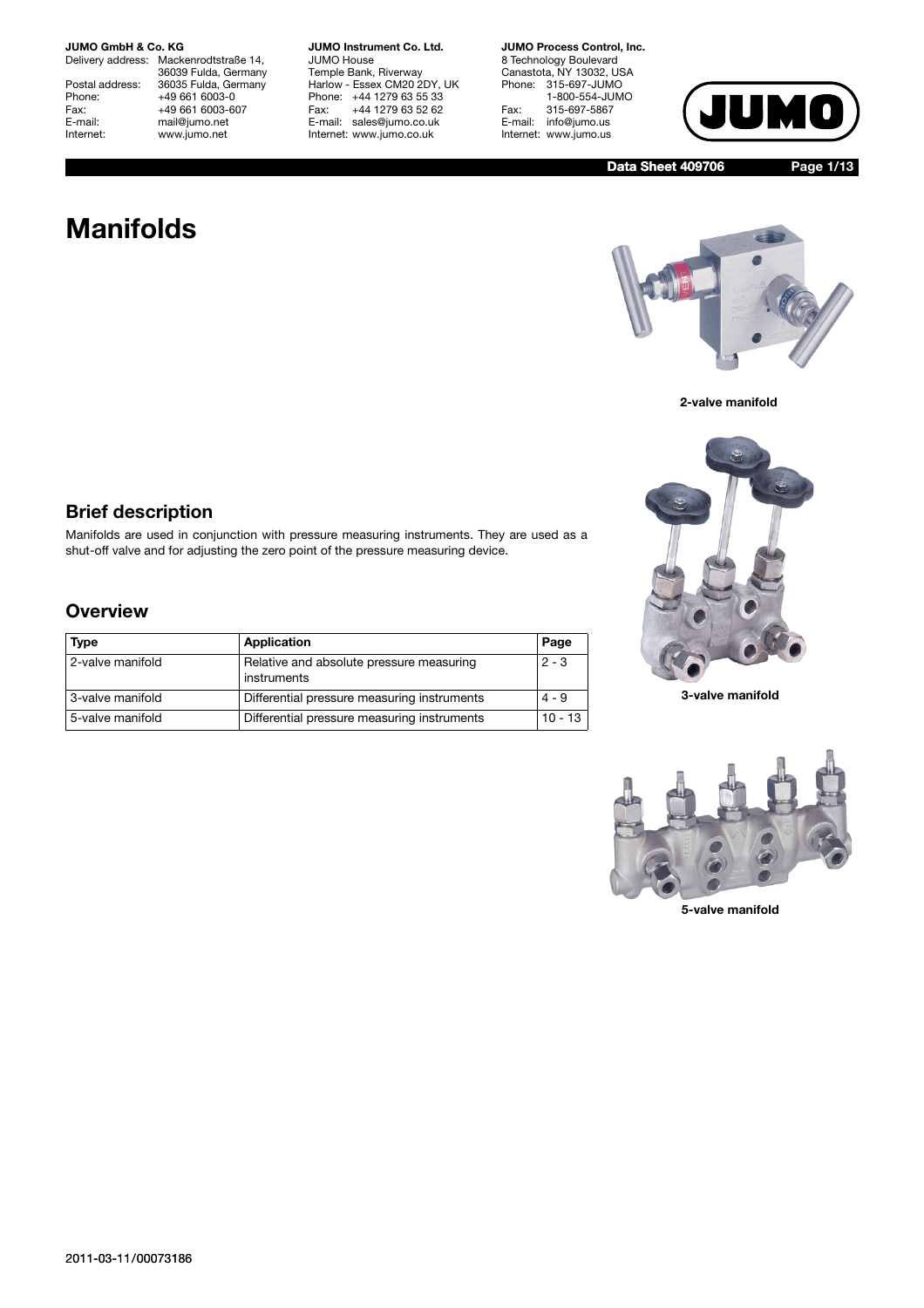Delivery address: Mackenrodtstraße 14, 36039 Fulda, Germany Postal address: 36035 Fulda, Germany<br>Phone: +49 661 6003-0 Phone: +49 661 6003-0<br>Fax: +49 661 6003-6 Fax: +49 661 6003-607<br>
E-mail: +49 661 6003-607 E-mail: mail@jumo.net<br>
Internet: www.jumo.net www.jumo.net

**JUMO Instrument Co. Ltd.** JUMO House Temple Bank, Riverway Harlow - Essex CM20 2DY, UK Phone: +44 1279 63 55 33<br>Fax: +44 1279 63 52 62 Fax: +44 1279 63 52 62 E-mail: sales@jumo.co.uk Internet: www.jumo.co.uk

**JUMO Process Control, Inc.** 8 Technology Boulevard Canastota, NY 13032, USA Phone: 315-697-JUMO 1-800-554-JUMO Fax: 315-697-5867<br>E-mail: info@jumo.us info@jumo.us Internet: www.jumo.us



**Data Sheet 409706 Page 2/13**

## **2-valve manifold PN 420 DN 5 for pressure measuring instruments with 1/2" NPT and G1/2 connection**

### **Connection diagram**



- 1 Process input
- 2 Measuring instrument output
- 3 Test / vent

**2-valve manifold**

### **Key features**

- Surface: phosphatized steel
- External stem thread
- Stem with cold-rolled surface, with back seat and crimped valve tip
- Special designs are available on request
- Manifolds can be supplied in accordance with the NACE specification

## **Dimensions**





Sales number 40/00561605

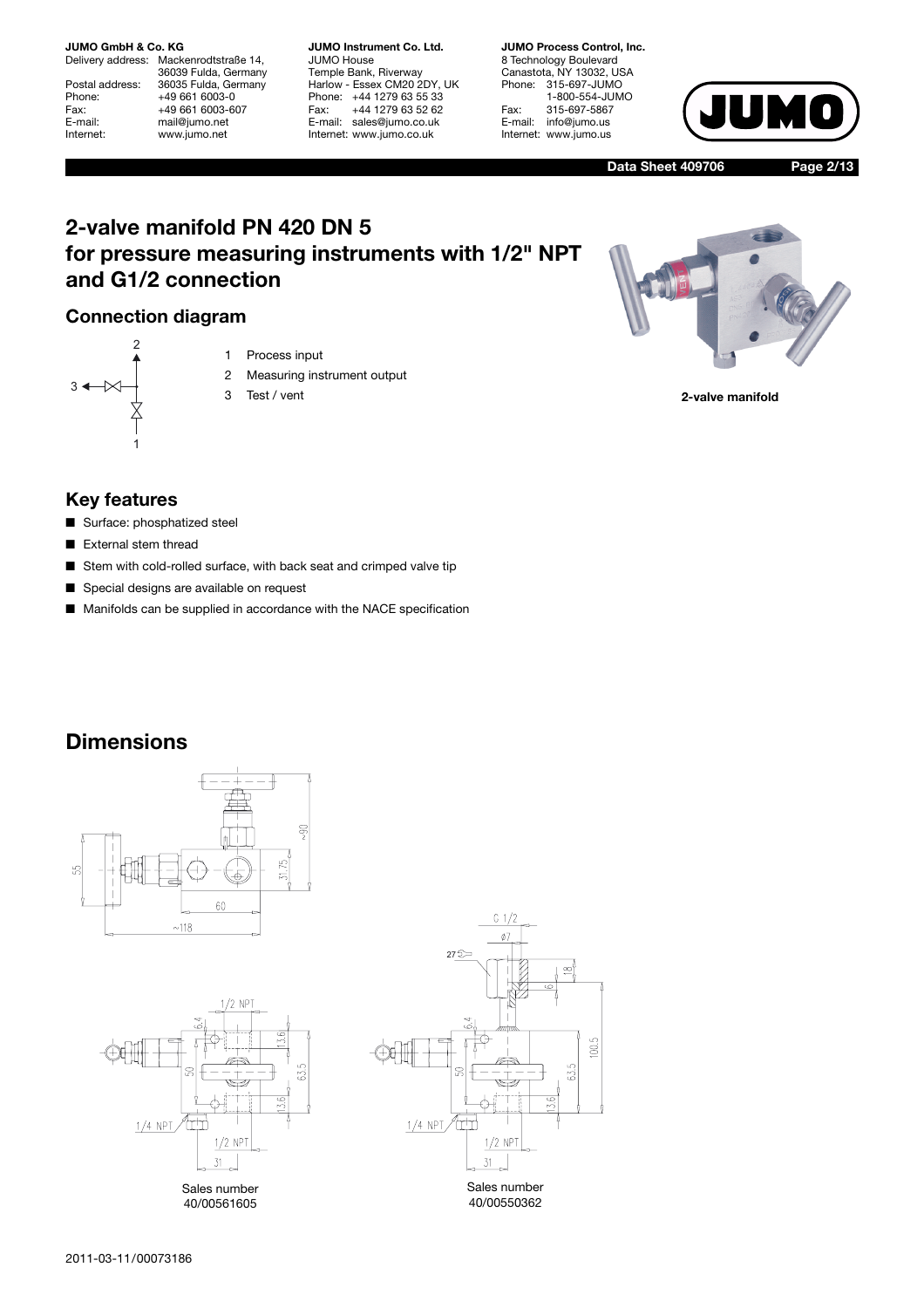Delivery address: Mackenrodtstraße 14, 36039 Fulda, Germany Postal address: 36035 Fulda, Germany<br>Phone: +49 661 6003-0 Phone: +49 661 6003-0<br>Fax: +49 661 6003-6 Fax: +49 661 6003-607<br>
E-mail: +49 661 6003-607 E-mail: mail@jumo.net<br>
Internet: www.jumo.net www.jumo.net

**JUMO Instrument Co. Ltd.** JUMO House Temple Bank, Riverway Harlow - Essex CM20 2DY, UK Phone: +44 1279 63 55 33 Fax: +44 1279 63 52 62 E-mail: sales@jumo.co.uk Internet: www.jumo.co.uk

**JUMO Process Control, Inc.**

8 Technology Boulevard Canastota, NY 13032, USA Phone: 315-697-JUMO 1-800-554-JUMO Fax: 315-697-5867<br>E-mail: info@jumo.us info@jumo.us Internet: www.jumo.us



**Data Sheet 409706 Page 3/13**

## **Technical data**

| <b>Nominal pressure</b>    | <b>PN 420</b>                  | P [bar]  |     |     |     |                |     |                |
|----------------------------|--------------------------------|----------|-----|-----|-----|----------------|-----|----------------|
|                            |                                | 500      |     |     |     |                |     |                |
|                            | PTFE packing<br>1              |          |     |     |     |                |     |                |
|                            | 2 Pure graphite packing 1.0460 | 400      |     |     |     |                |     |                |
|                            | 3 Pure graphite packing 1.4404 | 300      |     |     |     |                |     |                |
|                            |                                |          |     |     |     |                |     |                |
|                            |                                | 200      |     |     |     |                |     |                |
|                            |                                |          |     |     |     |                |     |                |
|                            |                                | 100      |     |     |     | $\overline{2}$ | 3   |                |
|                            |                                | $\Omega$ |     |     |     |                |     |                |
|                            |                                |          | 100 | 200 | 300 | 400            | 500 | 600            |
|                            |                                |          |     |     |     |                |     | $T[^{\circ}C]$ |
| Materials $1$              |                                |          |     |     |     |                |     |                |
| Housing <sup>2</sup>       | Stainless steel 1.4404 / 316L  |          |     |     |     |                |     |                |
| <b>Bonnet</b>              | Stainless steel 1.4401 / 316   |          |     |     |     |                |     |                |
| Valve stem                 | Stainless steel 1.4404         |          |     |     |     |                |     |                |
| Valve tip <sup>3</sup>     | Stainless steel 1.4571         |          |     |     |     |                |     |                |
| Packing                    |                                |          |     |     |     |                |     |                |
| up to 200°C                | <b>PTFE</b>                    |          |     |     |     |                |     |                |
| up to 450°C                | Pure graphite 1.0460           |          |     |     |     |                |     |                |
| up to 550°C                | Pure graphite 1.4404           |          |     |     |     |                |     |                |
| Gland nut                  | Stainless steel 1.4301         |          |     |     |     |                |     |                |
| T-handle                   | Stainless steel                |          |     |     |     |                |     |                |
| Screw plug                 | Stainless steel 1.4404         |          |     |     |     |                |     |                |
| <b>Process connections</b> |                                |          |     |     |     |                |     |                |
| Sales number: 40/00xxxxxx  |                                |          |     |     |     |                |     |                |
| Input                      | 1/2" NPT female                |          |     |     |     |                |     |                |
| Output                     | 1/2" NPT female                |          |     |     |     |                |     |                |
| Sales number: 40/00550362  |                                |          |     |     |     |                |     |                |
| Input                      | 1/2" NPT female                |          |     |     |     |                |     |                |
| Output                     | G1/2 female, swivel nut        |          |     |     |     |                |     |                |
| <b>Test and vent</b>       | 1/4" NPT with screw plug       |          |     |     |     |                |     |                |

<sup>1</sup> Also available in an oil and grease-free version for oxygen use (note ordering instruction B3).

<sup>2</sup> Available with inspection certificate as defined by EN 10204/3.1.

<sup>3</sup> PTCFE or POM valve tips available on request.

## **Stock instruments**

Delivery in 3 working days after receipt of order

#### **Version Sales number**

| .                                                        | ------------- |
|----------------------------------------------------------|---------------|
| 2-valve manifold, input: 1/2 NPT, output: 1/2 NPT        | 40/00561605   |
| 2-valve manifold, input: 1/2 NPT, output: G1/2, rotating | 40/00550362   |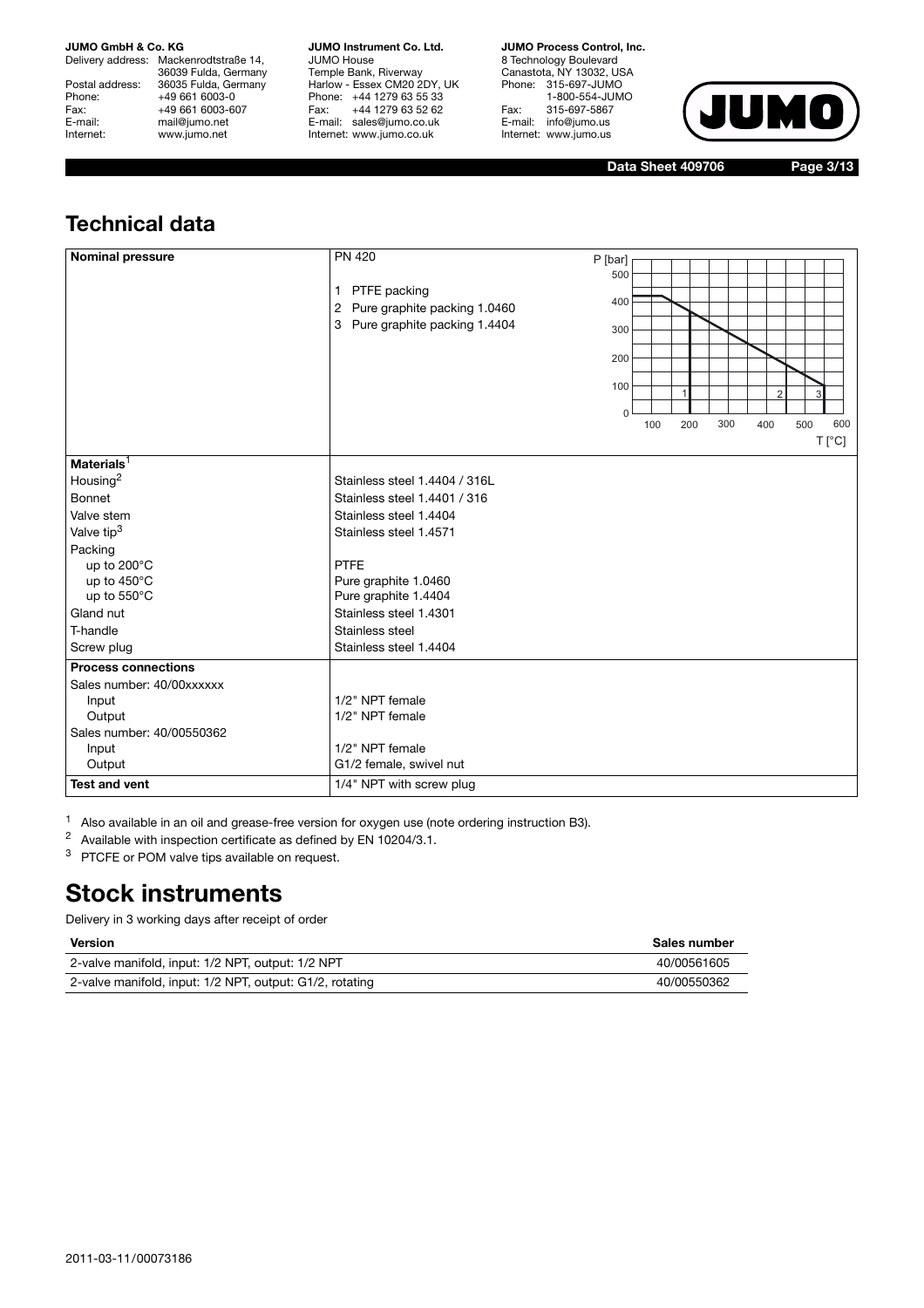Delivery address: Mackenrodtstraße 14, 36039 Fulda, Germany Postal address: 36035 Fulda, Germany<br>Phone: +49 661 6003-0 Phone: +49 661 6003-0<br>Fax: +49 661 6003-6 Fax: +49 661 6003-607<br>
E-mail: +49 661 6003-607 E-mail: mail@jumo.net<br>
Internet: www.jumo.net www.jumo.net

**JUMO Instrument Co. Ltd.** JUMO House Temple Bank, Riverway Harlow - Essex CM20 2DY, UK Phone: +44 1279 63 55 33<br>Fax: +44 1279 63 52 62 Fax: +44 1279 63 52 62 E-mail: sales@jumo.co.uk Internet: www.jumo.co.uk

**JUMO Process Control, Inc.** 8 Technology Boulevard Canastota, NY 13032, USA Phone: 315-697-JUMO 1-800-554-JUMO Fax: 315-697-5867<br>E-mail: info@jumo.us info@jumo.us Internet: www.jumo.us



**Data Sheet 409706 Page 4/13**

## **3-valve manifold PN 400 DN 5 for direct mounting according to DIN 19213**

### **Connection diagram**



- 1 Process input
- 2 Measuring instrument output



**3-valve manifold**

### **Key features**

- Housing: die-pressed part
- Surface: phosphatized steel
- Internal stem threads
- Replaceable valve seat
- Stem with cold-rolled surface, with back seat and crimped valve tip
- Plastic handwheels
- Special designs are available on request







Input 14 x 2.5 weld ends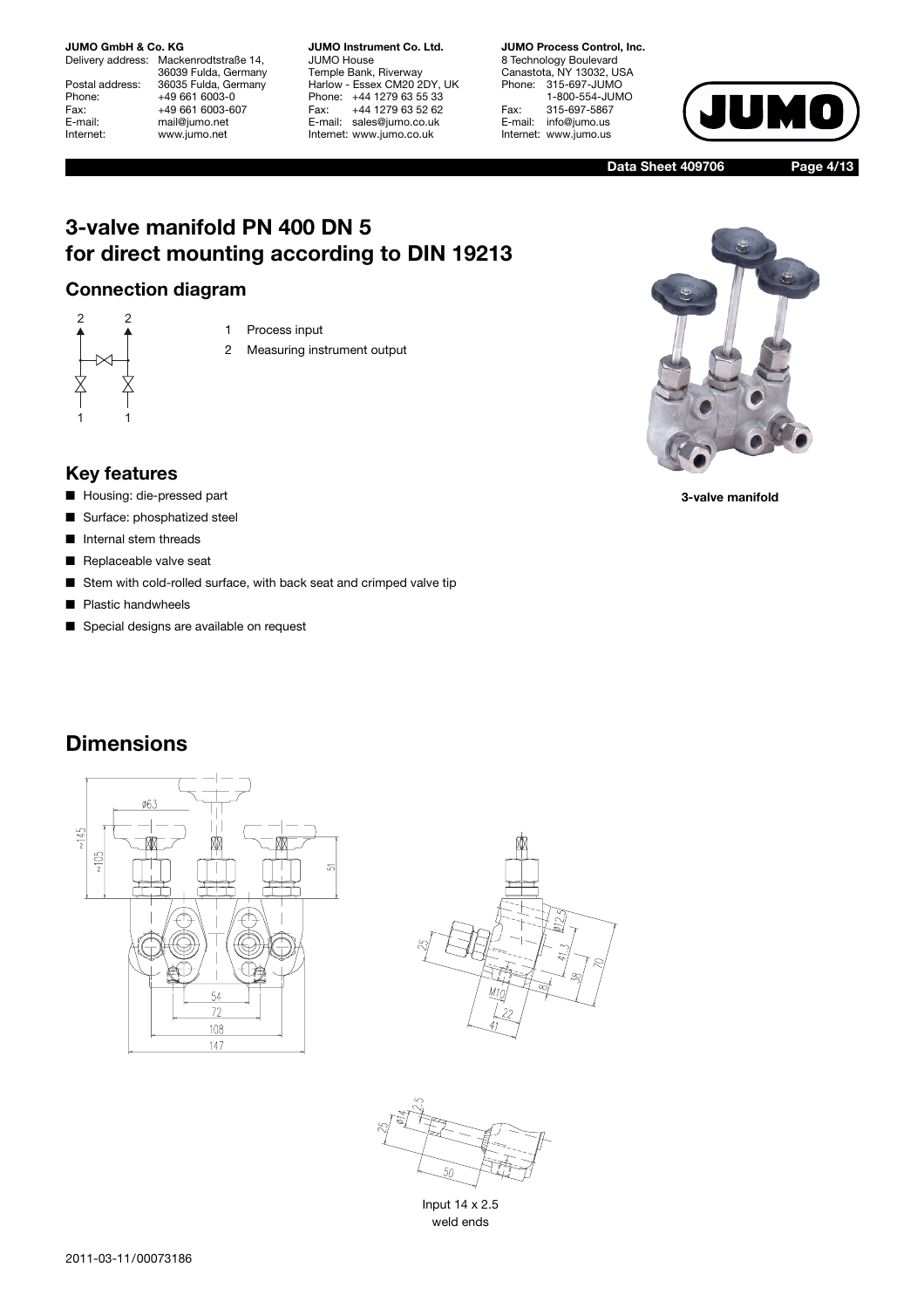Delivery address: Mackenrodtstraße 14, 36039 Fulda, Germany Postal address: 36035 Fulda, Germany<br>Phone: +49 661 6003-0 Phone: +49 661 6003-0<br>Fax: +49 661 6003-6 Fax: +49 661 6003-607<br>E-mail: +49 661 6003-607 E-mail: mail@jumo.net<br>
Internet: www.jumo.net www.jumo.net

**JUMO Instrument Co. Ltd.** JUMO House Temple Bank, Riverway Harlow - Essex CM20 2DY, UK Phone: +44 1279 63 55 33 Fax: +44 1279 63 52 62 E-mail: sales@jumo.co.uk Internet: www.jumo.co.uk

**JUMO Process Control, Inc.**

8 Technology Boulevard Canastota, NY 13032, USA Phone: 315-697-JUMO 1-800-554-JUMO Fax: 315-697-5867 E-mail: info@jumo.us Internet: www.jumo.us



**Data Sheet 409706 Page 5/13**

## **Technical data**

| <b>Nominal pressure</b>    | <b>PN 400</b><br>PTFE packing<br>$\mathbf{1}$<br>2 Pure graphite packing | P [bar]<br>500<br>400<br>300<br>200<br>100<br>$\Omega$ | 100 | 200 | $\overline{2}$<br>300 | 400 | 500 | 600            |
|----------------------------|--------------------------------------------------------------------------|--------------------------------------------------------|-----|-----|-----------------------|-----|-----|----------------|
|                            |                                                                          |                                                        |     |     |                       |     |     | $T[^{\circ}C]$ |
| Materials $1$              |                                                                          |                                                        |     |     |                       |     |     |                |
| Housing <sup>2</sup>       | Stainless steel 1.4571                                                   |                                                        |     |     |                       |     |     |                |
| <b>Bonnet</b>              | Stainless steel 1.4571                                                   |                                                        |     |     |                       |     |     |                |
| Valve                      | Stainless steel 1.4571                                                   |                                                        |     |     |                       |     |     |                |
| Valve stem                 | Stainless steel 1.4571                                                   |                                                        |     |     |                       |     |     |                |
| Valve tip                  | Stainless steel 1.4571                                                   |                                                        |     |     |                       |     |     |                |
| Packing                    |                                                                          |                                                        |     |     |                       |     |     |                |
| up to 200°C                | <b>PTFE</b>                                                              |                                                        |     |     |                       |     |     |                |
| up to 300°C                | Pure graphite                                                            |                                                        |     |     |                       |     |     |                |
| Union nut                  | Stainless steel 1.4571                                                   |                                                        |     |     |                       |     |     |                |
| Weld ends                  | Stainless steel 1.4571                                                   |                                                        |     |     |                       |     |     |                |
| <b>Process connections</b> |                                                                          |                                                        |     |     |                       |     |     |                |
| Input 12 S                 | Tube fitting ø 12 mm, series S, G 3/8                                    |                                                        |     |     |                       |     |     |                |
| Input 14 x 2.5             | Weld ends for tube $\varnothing$ 14 x 2.5 mm                             |                                                        |     |     |                       |     |     |                |
| Output IEC A               | DIN 19213 Type B3                                                        |                                                        |     |     |                       |     |     |                |
| <b>Mounting set</b>        |                                                                          |                                                        |     |     |                       |     |     |                |
| M10                        | 4 M10 screws, 4 washers, 2 FPM sealing rings                             |                                                        |     |     |                       |     |     |                |
| 7/16-20 UNF                | 47/16-20 UNF screws, 4 washers, 2 FPM sealing rings                      |                                                        |     |     |                       |     |     |                |

<sup>1</sup> Also available in an oil and grease-free version for oxygen use.

<sup>2</sup> Available with inspection certificate as defined by EN 10204/3.1.

## **Stock instruments**

| <b>Version</b>                                                    | Sales number |
|-------------------------------------------------------------------|--------------|
| 3-valve manifold 12 S / IEC A, incl. M10 mounting set             | 40/00308191  |
| 3-valve manifold 12 S / IEC A, incl. 7/16-20 UNF mounting set     | 40/00552040  |
| 3-valve manifold 14 x 2.5 / IEC A, incl. M10 mounting set         | 40/00558635  |
| 3-valve manifold 14 x 2.5 / IEC A, incl. 7/16-20 UNF mounting set | 40/00558636  |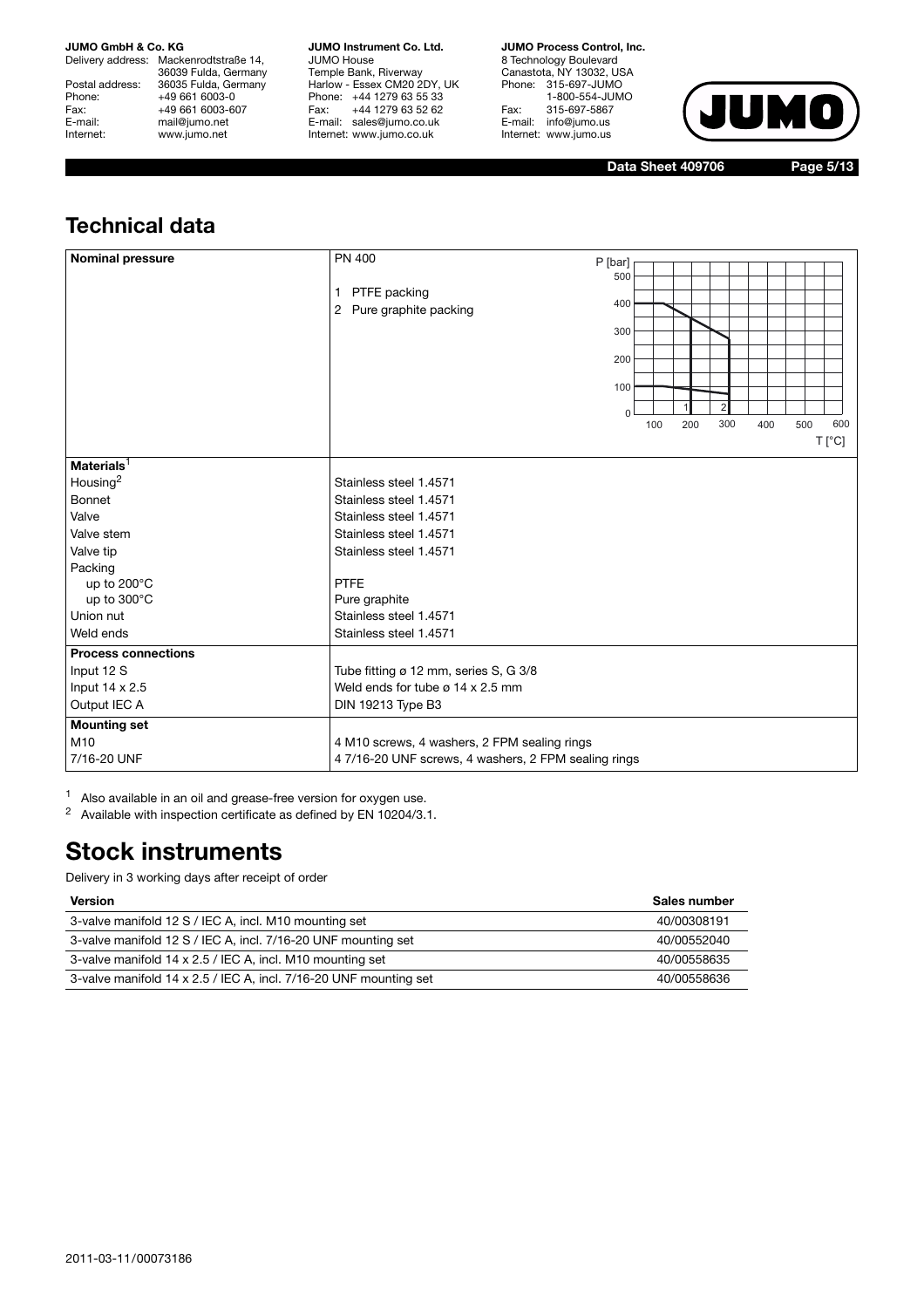Delivery address: Mackenrodtstraße 14, 36039 Fulda, Germany Postal address: 36035 Fulda, Germany<br>Phone: +49 661 6003-0 Phone: +49 661 6003-0<br>Fax: +49 661 6003-6 Fax: +49 661 6003-607<br>
E-mail: +49 661 6003-607 E-mail: mail@jumo.net<br>
Internet: www.jumo.net www.jumo.net

**JUMO Instrument Co. Ltd.** JUMO House Temple Bank, Riverway Harlow - Essex CM20 2DY, UK Phone: +44 1279 63 55 33<br>Fax: +44 1279 63 52 62 Fax: +44 1279 63 52 62 E-mail: sales@jumo.co.uk Internet: www.jumo.co.uk

**JUMO Process Control, Inc.** 8 Technology Boulevard Canastota, NY 13032, USA Phone: 315-697-JUMO 1-800-554-JUMO Fax: 315-697-5867<br>E-mail: info@jumo.us info@jumo.us Internet: www.jumo.us



**Data Sheet 409706 Page 6/13**

## **3-valve manifold PN 420 DN 5 for remote mounting**

### **Connection diagram**



1 Process input

2 Measuring instrument output



**3-valve manifold**

### **Key features**

- Surface: phosphatized steel
- External stem thread
- Stem with cold-rolled surface, with back seat and crimped valve tip
- Special designs are available on request
- Manifolds can be supplied in accordance with the NACE specification



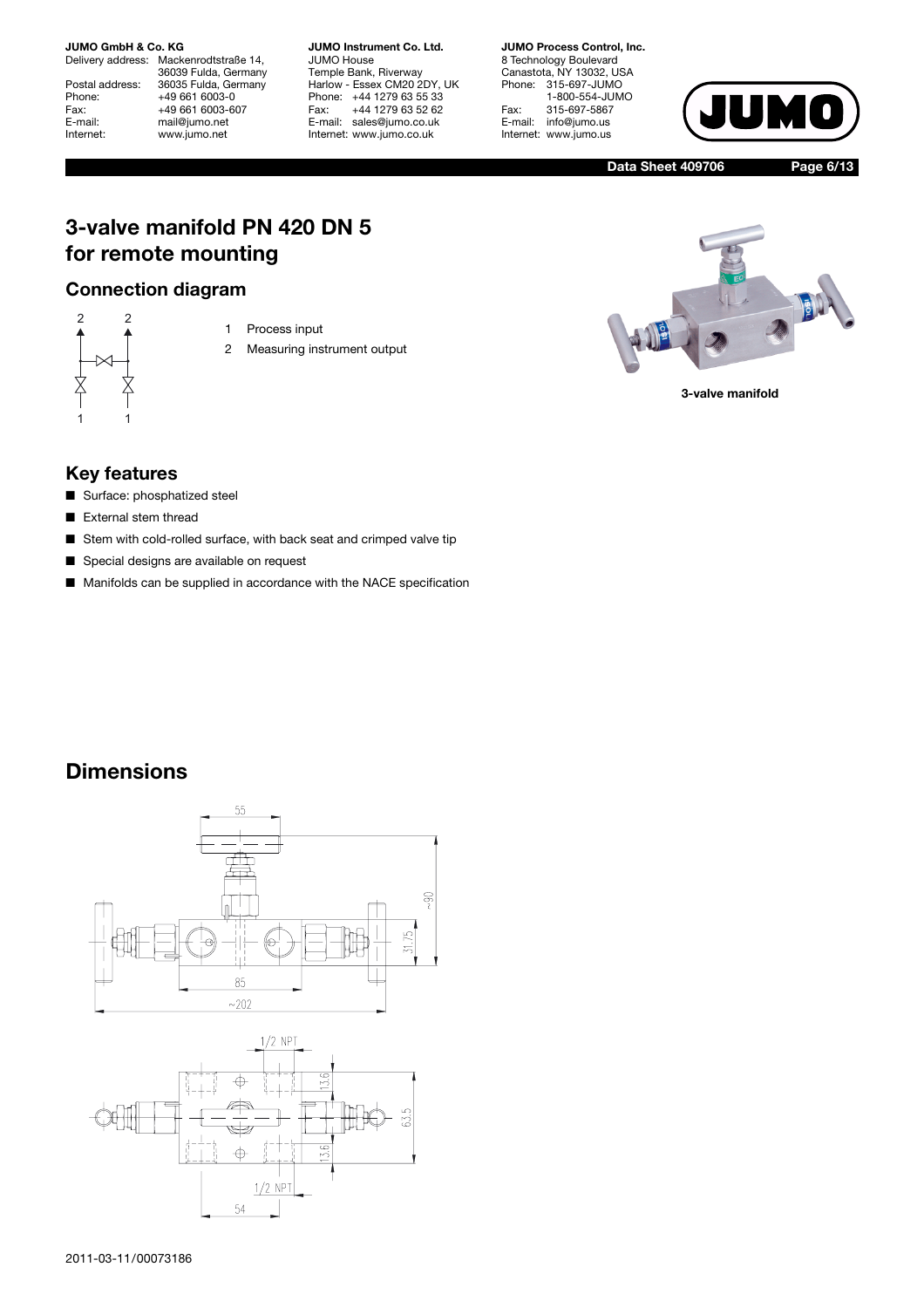Delivery address: Mackenrodtstraße 14, 36039 Fulda, Germany Postal address: 36035 Fulda, Germany<br>Phone: +49 661 6003-0 Phone: +49 661 6003-0<br>Fax: +49 661 6003-6 Fax: +49 661 6003-607<br>
E-mail: +49 661 6003-607 E-mail: mail@jumo.net<br>
Internet: www.jumo.net www.jumo.net

**JUMO Instrument Co. Ltd.** JUMO House Temple Bank, Riverway Harlow - Essex CM20 2DY, UK Phone: +44 1279 63 55 33<br>Fax: +44 1279 63 52 62 Fax: +44 1279 63 52 62 E-mail: sales@jumo.co.uk Internet: www.jumo.co.uk

**JUMO Process Control, Inc.**

8 Technology Boulevard Canastota, NY 13032, USA Phone: 315-697-JUMO 1-800-554-JUMO Fax: 315-697-5867<br>E-mail: info@jumo.us info@jumo.us Internet: www.jumo.us



**Data Sheet 409706 Page 7/13**

## **Technical data**

| <b>Nominal pressure</b>    | PN 420<br>PTFE packing<br>$\mathbf{1}$<br>Pure graphite packing 1.0460<br>2<br>Pure graphite packing 1.4404<br>3 | P [bar]<br>500<br>400<br>300<br>200<br>100<br>$\Omega$ |     |     |     | $\overline{2}$ | 3                            |  |
|----------------------------|------------------------------------------------------------------------------------------------------------------|--------------------------------------------------------|-----|-----|-----|----------------|------------------------------|--|
|                            |                                                                                                                  |                                                        | 100 | 200 | 300 | 400            | 600<br>500<br>$T[^{\circ}C]$ |  |
| Materials <sup>1</sup>     |                                                                                                                  |                                                        |     |     |     |                |                              |  |
| Housing <sup>2</sup>       | Stainless steel 1.4404 / 316L                                                                                    |                                                        |     |     |     |                |                              |  |
| Bonnet                     | Stainless steel 1.4401 / 316                                                                                     |                                                        |     |     |     |                |                              |  |
| Valve stem                 | Stainless steel 1.4404                                                                                           |                                                        |     |     |     |                |                              |  |
| Valve tip <sup>3</sup>     | Stainless steel 1.4571                                                                                           |                                                        |     |     |     |                |                              |  |
| Packing                    |                                                                                                                  |                                                        |     |     |     |                |                              |  |
| up to 200°C                | <b>PTFE</b>                                                                                                      |                                                        |     |     |     |                |                              |  |
| up to $450^{\circ}$ C      | Pure graphite 1.0460                                                                                             |                                                        |     |     |     |                |                              |  |
| up to 550°C                | Pure graphite 1.4404                                                                                             |                                                        |     |     |     |                |                              |  |
| Gland nut                  | Stainless steel 1.4301                                                                                           |                                                        |     |     |     |                |                              |  |
| T-handle                   | Stainless steel                                                                                                  |                                                        |     |     |     |                |                              |  |
| <b>Process connections</b> |                                                                                                                  |                                                        |     |     |     |                |                              |  |
| Input                      | 1/2" NPT female                                                                                                  |                                                        |     |     |     |                |                              |  |
| Output                     | 1/2" NPT female                                                                                                  |                                                        |     |     |     |                |                              |  |

<sup>1</sup> Also available in an oil and grease-free version for oxygen use (note ordering instruction B3).<br><sup>2</sup> Available with inspection certificate as defined by EN 10204/3 1

Available with inspection certificate as defined by EN 10204/3.1.

<sup>3</sup> PTCFE or POM valve tips available on request.

## **Stock instruments**

| Version                                                  | Sales number |
|----------------------------------------------------------|--------------|
| 3-valve manifold 1/2 NPT / 1/2 NPT, without mounting set | 40/00561608  |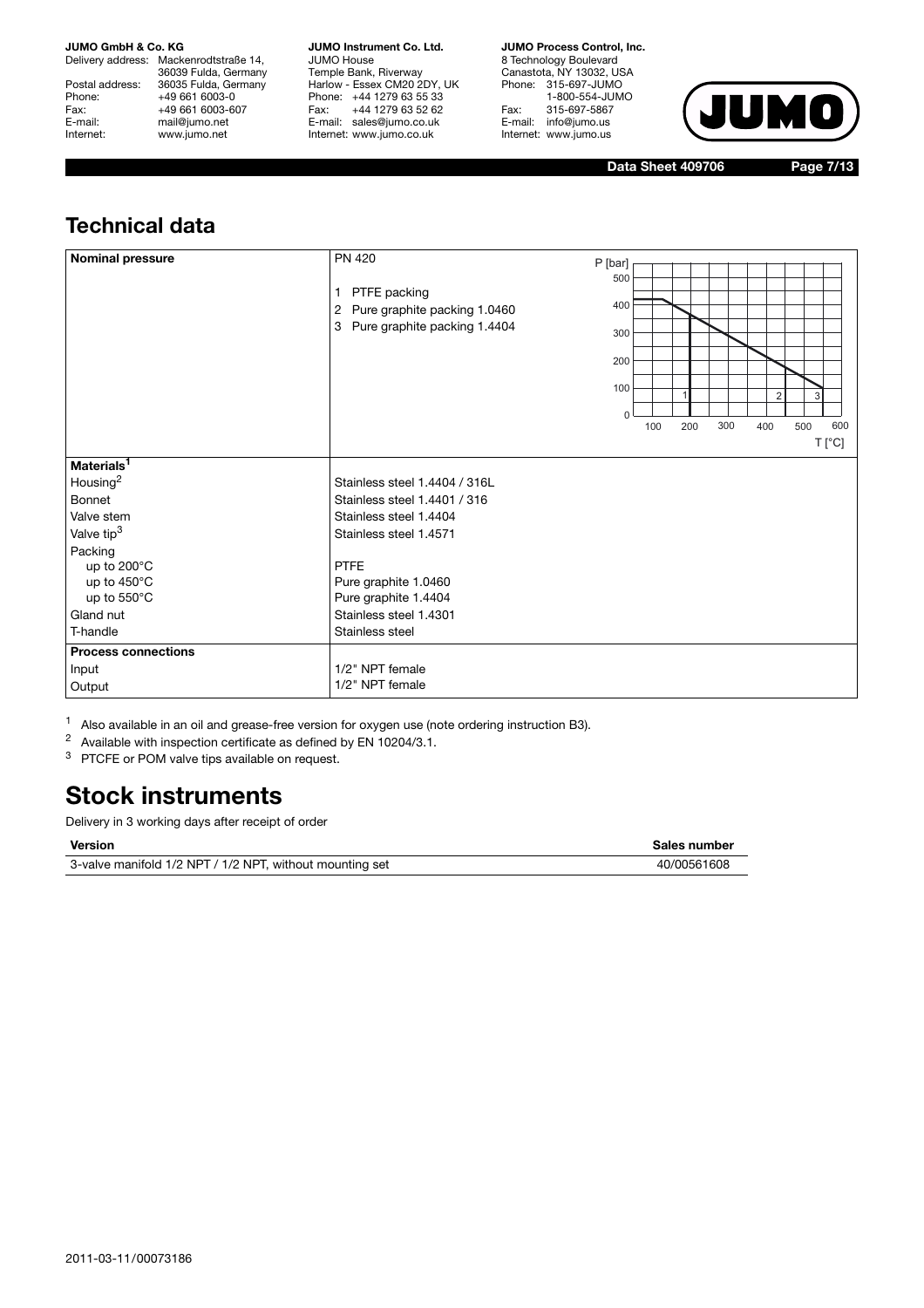Delivery address: Mackenrodtstraße 14, 36039 Fulda, Germany Postal address: 36035 Fulda, Germany<br>Phone: +49 661 6003-0 Phone: +49 661 6003-0<br>Fax: +49 661 6003-6 Fax: +49 661 6003-607<br>
E-mail: +49 661 6003-607 E-mail: mail@jumo.net<br>
Internet: www.jumo.net www.jumo.net

**JUMO Instrument Co. Ltd.** JUMO House Temple Bank, Riverway Harlow - Essex CM20 2DY, UK Phone: +44 1279 63 55 33<br>Fax: +44 1279 63 52 62 Fax: +44 1279 63 52 62 E-mail: sales@jumo.co.uk Internet: www.jumo.co.uk

**JUMO Process Control, Inc.** 8 Technology Boulevard Canastota, NY 13032, USA Phone: 315-697-JUMO 1-800-554-JUMO Fax: 315-697-5867<br>E-mail: info@jumo.us info@jumo.us Internet: www.jumo.us



**Data Sheet 409706 Page 8/13**

## **3-valve manifold PN 420 DN 5 for direct connection according to EN IEC 61518**

### **Connection diagram**



- 1 Process input
- 2 Measuring instrument output



**3-valve manifold**

### **Key features**

- Surface: phosphatized steel
- Internal stem thread
- Stem with cold-rolled surface, with back seat and crimped valve tip
- Special designs are available on request
- Manifolds can be supplied in accordance with the NACE specification



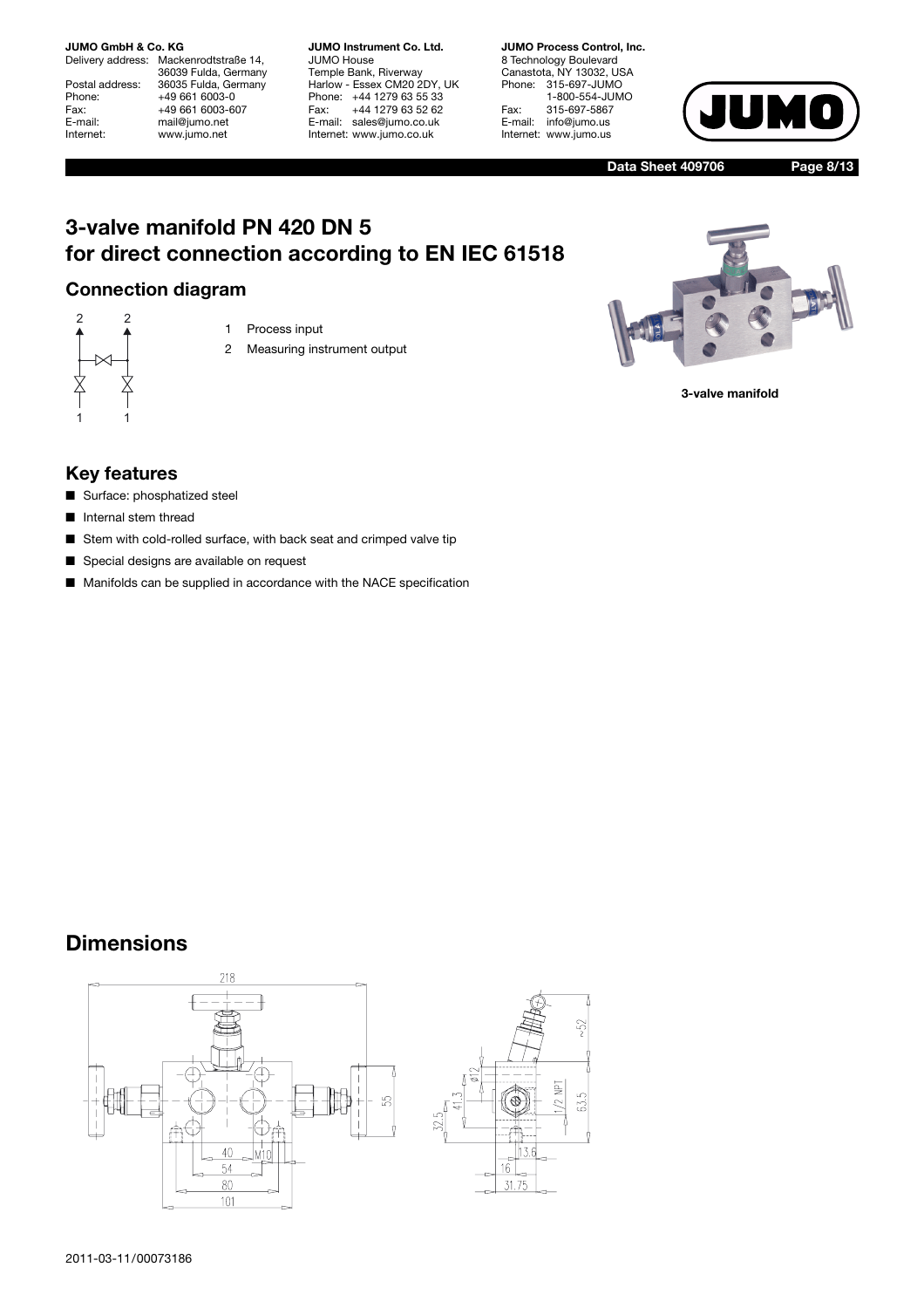Delivery address: Mackenrodtstraße 14, 36039 Fulda, Germany Postal address: 36035 Fulda, Germany<br>Phone: +49 661 6003-0 Phone: +49 661 6003-0<br>Fax: +49 661 6003-6 Fax: +49 661 6003-607<br>
E-mail: +49 661 6003-607 E-mail: mail@jumo.net<br>
Internet: www.jumo.net www.jumo.net

**JUMO Instrument Co. Ltd.** JUMO House Temple Bank, Riverway Harlow - Essex CM20 2DY, UK Phone: +44 1279 63 55 33 Fax: +44 1279 63 52 62 E-mail: sales@jumo.co.uk Internet: www.jumo.co.uk

**JUMO Process Control, Inc.**

8 Technology Boulevard Canastota, NY 13032, USA Phone: 315-697-JUMO 1-800-554-JUMO Fax: 315-697-5867<br>E-mail: info@jumo.us info@jumo.us Internet: www.jumo.us



**Data Sheet 409706 Page 9/13**

## **Technical data**

| <b>Nominal pressure</b>    | <b>PN 420</b><br>P [bar]<br>500<br>PTFE packing<br>1<br>400<br>2 Pure graphite packing 1.0460<br>3 Pure graphite packing 1.4404<br>300<br>200<br>100<br>2<br>U<br>600<br>100<br>200<br>300<br>400<br>500 |
|----------------------------|----------------------------------------------------------------------------------------------------------------------------------------------------------------------------------------------------------|
|                            | $T[^{\circ}C]$                                                                                                                                                                                           |
| Materials <sup>1</sup>     |                                                                                                                                                                                                          |
| Housing <sup>2</sup>       | Stainless steel 1.4404 / 316L                                                                                                                                                                            |
| <b>Bonnet</b>              | Stainless steel 1.4401 / 316                                                                                                                                                                             |
| Valve stem                 | Stainless steel 1.4404                                                                                                                                                                                   |
| Valve tip <sup>3</sup>     | Stainless steel 1.4571                                                                                                                                                                                   |
| Packing                    |                                                                                                                                                                                                          |
| up to 200°C                | <b>PTFE</b>                                                                                                                                                                                              |
| up to 450°C                | Pure graphite 1.0460                                                                                                                                                                                     |
| up to 550°C                | Pure graphite 1.4404                                                                                                                                                                                     |
| Gland nut                  | Stainless steel 1.4301                                                                                                                                                                                   |
| T-handle                   | Stainless steel                                                                                                                                                                                          |
| <b>Process connections</b> |                                                                                                                                                                                                          |
| Input                      | 1/2" NPT female                                                                                                                                                                                          |
| Output                     | IEC, Type A                                                                                                                                                                                              |
| <b>Mounting set</b>        |                                                                                                                                                                                                          |
| M10                        | 4 M10 screws, 4 washers, 2 FPM sealing rings                                                                                                                                                             |
| 7/16-20 UNF                | 47/16-20 UNF screws, 4 washers, 2 FPM sealing rings                                                                                                                                                      |

<sup>1</sup> Also available in an oil and grease-free version for oxygen use (note ordering instruction B3).<br><sup>2</sup> Available with inspection certificate as defined by EN 10204/3.1

<sup>2</sup> Available with inspection certificate as defined by EN 10204/3.1.

<sup>3</sup> PTCFE or POM valve tips available on request.

## **Stock instruments**

| <b>Version</b>                                                   | Sales number |
|------------------------------------------------------------------|--------------|
| 3-valve manifold 1/2 NPT / IEC A, incl. M10 mounting set         | 40/00561619  |
| 3-valve manifold 1/2 NPT / IEC A, incl. 7/16-20 UNF mounting set | 40/00561621  |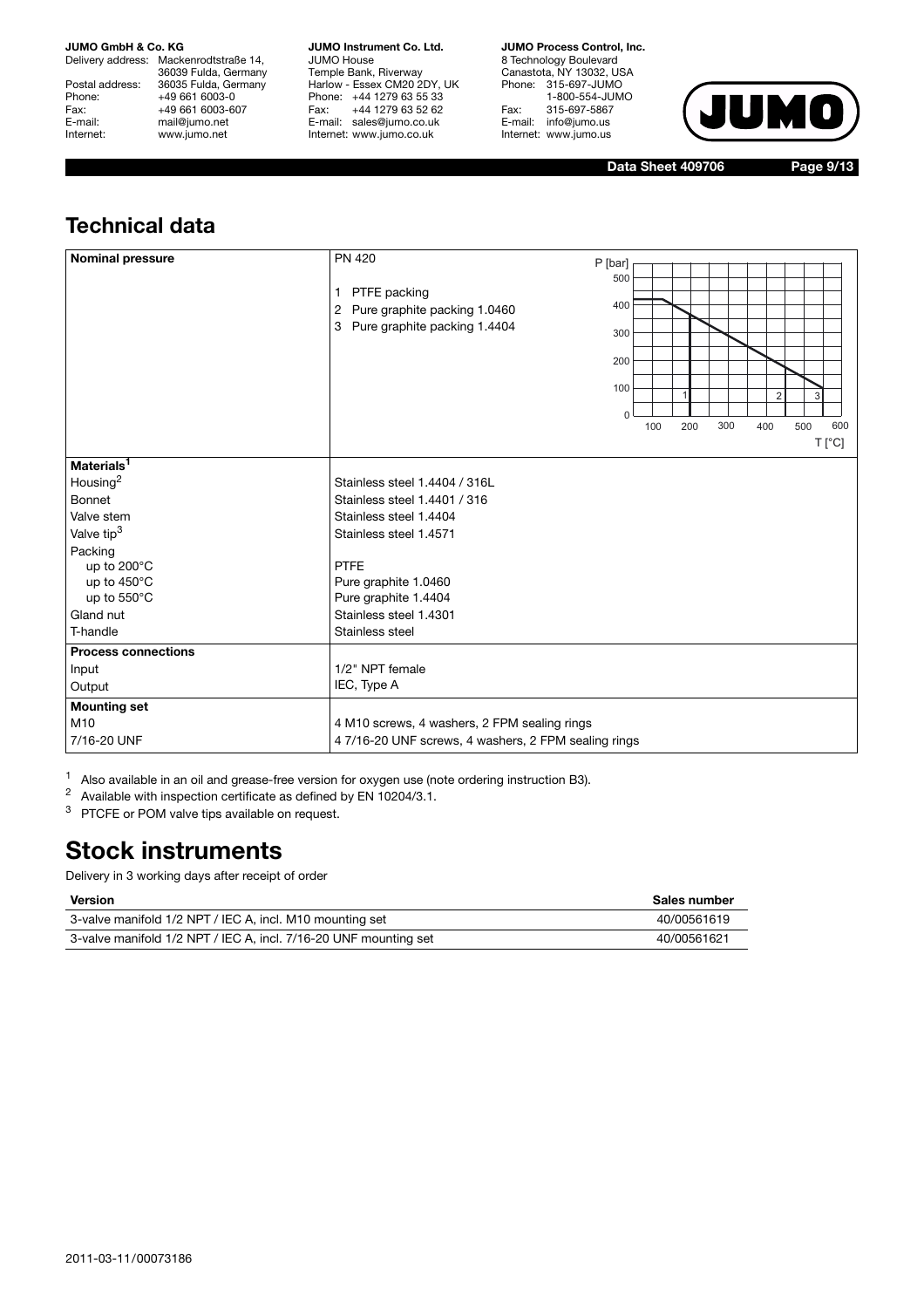Delivery address: Mackenrodtstraße 14, 36039 Fulda, Germany Postal address: 36035 Fulda, Germany<br>Phone: +49 661 6003-0 Phone: +49 661 6003-0<br>Fax: +49 661 6003-6 Fax: +49 661 6003-607<br>
E-mail: +49 661 6003-607 E-mail: mail@jumo.net<br>
Internet: www.jumo.net www.jumo.net

**JUMO Instrument Co. Ltd.** JUMO House Temple Bank, Riverway Harlow - Essex CM20 2DY, UK Phone: +44 1279 63 55 33<br>Fax: +44 1279 63 52 62 Fax: +44 1279 63 52 62 E-mail: sales@jumo.co.uk Internet: www.jumo.co.uk

**JUMO Process Control, Inc.** 8 Technology Boulevard Canastota, NY 13032, USA Phone: 315-697-JUMO 1-800-554-JUMO Fax: 315-697-5867<br>E-mail: info@jumo.us info@jumo.us Internet: www.jumo.us



**Data Sheet 409706 Page 10/13**

## **5-valve manifold PN 400 DN 5 for direct connection according to DIN 19213**

### **Connection diagram**



- 1 Process input
- 2 Measuring instrument output
- 3 Purge



**5-valve manifold**

### **Key features**

- Housing: die-pressed part
- Surface: phosphatized steel
- Internal stem thread
- Replaceable valve seat
- Stem with cold-rolled surface, with back seat and crimped valve tip
- Special designs are available on request
- Accessories: 1 socket wrench







Input 14 x 2.5 weld ends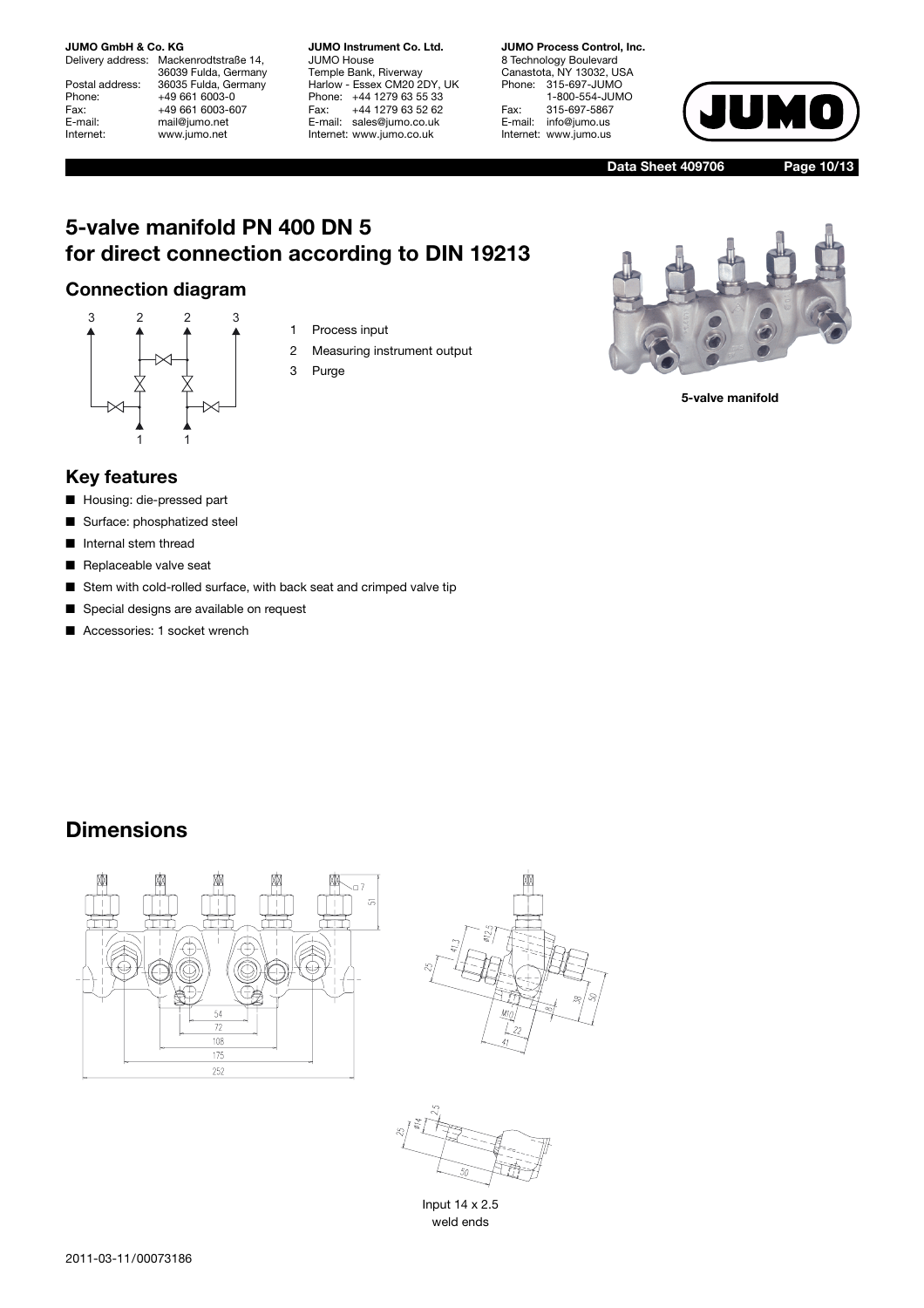Delivery address: Mackenrodtstraße 14, 36039 Fulda, Germany Postal address: 36035 Fulda, Germany<br>Phone: +49 661 6003-0 Phone: +49 661 6003-0<br>Fax: +49 661 6003-6 Fax: +49 661 6003-607<br>
E-mail: +49 661 6003-607 E-mail: mail@jumo.net<br>
Internet: www.jumo.net www.jumo.net

**JUMO Instrument Co. Ltd.** JUMO House Temple Bank, Riverway Harlow - Essex CM20 2DY, UK Phone: +44 1279 63 55 33 Fax: +44 1279 63 52 62 E-mail: sales@jumo.co.uk Internet: www.jumo.co.uk

**JUMO Process Control, Inc.**

8 Technology Boulevard Canastota, NY 13032, USA Phone: 315-697-JUMO 1-800-554-JUMO Fax: 315-697-5867<br>E-mail: info@jumo.us info@jumo.us Internet: www.jumo.us



**Data Sheet 409706 Page 11/13**

## **Technical data**

| 2 Pure graphite packing 1.0460<br>Pure graphite packing 1.4404<br>3                                                                                                                      |           | 200                                                                                                                                         | 300 | 400 | 500            | 600<br>$T[^{\circ}C]$ |
|------------------------------------------------------------------------------------------------------------------------------------------------------------------------------------------|-----------|---------------------------------------------------------------------------------------------------------------------------------------------|-----|-----|----------------|-----------------------|
| Stainless steel 1.4571<br>Stainless steel 1.4571<br>Stainless steel 1.4571<br>Stainless steel 1.4571<br>Stainless steel 1.4571<br><b>PTFE</b><br>Pure graphite<br>Stainless steel 1.4571 |           |                                                                                                                                             |     |     |                |                       |
| Weld ends for tube ø 14x2.5 mm<br>DIN 19213, Type B3<br>4 M10 screws, 4 washers, 2 FPM sealing rings                                                                                     |           |                                                                                                                                             |     |     |                |                       |
|                                                                                                                                                                                          | $\bigcap$ | 400<br>300<br>200<br>100<br>Tube fitting ø 12 mm, series S, G 3/8, DIN 19213 Type B3<br>47/16-20 UNF screws, 4 washers, 2 FPM sealing rings | 100 |     | 1 PTFE packing |                       |

<sup>1</sup> Also available in an oil and grease-free version for oxygen use (note ordering instruction B3).

<sup>2</sup> Available with inspection certificate as defined by EN 10204/3.1.

<sup>3</sup> PTCFE or POM valve tips available on request.

## **Stock instruments**

| <b>Version</b>                                                    | <b>Sales</b><br>number |
|-------------------------------------------------------------------|------------------------|
| 5-valve manifold 12 S / IEC A, incl. M10 mounting set             | 40/00387943            |
| 5-valve manifold 12 S / IEC A, incl. 7/16-20 UNF mounting set     | 40/00387952            |
| 5-valve manifold 14 x 2.5 / IEC A, incl. M10 mounting set         | 40/00561611            |
| 5-valve manifold 14 x 2.5 / IEC A, incl. 7/16-20 UNF mounting set | 40/00561613            |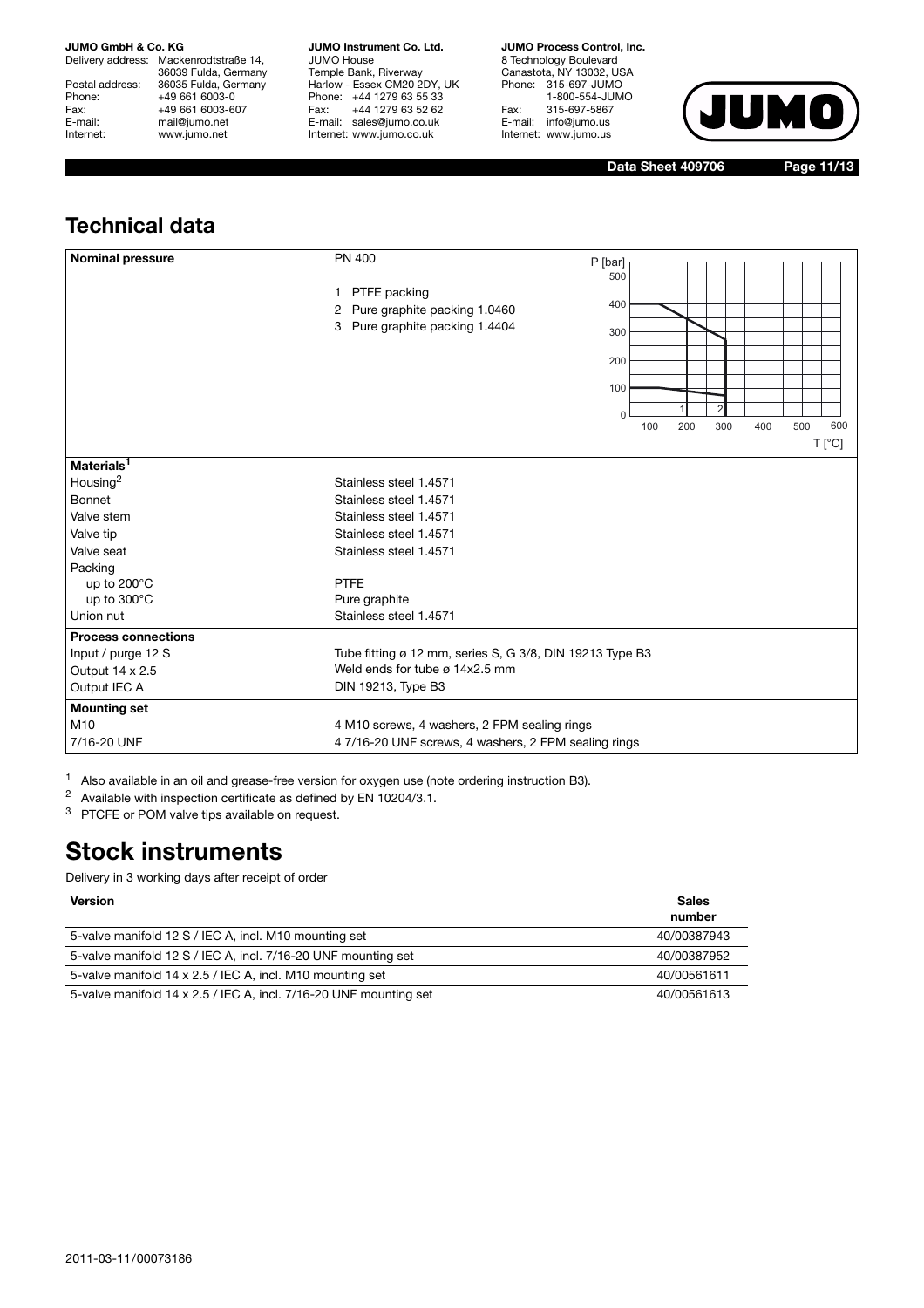Delivery address: Mackenrodtstraße 14, 36039 Fulda, Germany Postal address: 36035 Fulda, Germany<br>Phone: +49 661 6003-0 Phone: +49 661 6003-0<br>Fax: +49 661 6003-6 Fax: +49 661 6003-607<br>
E-mail: +49 661 6003-607 E-mail: mail@jumo.net<br>
Internet: www.jumo.net www.jumo.net

**JUMO Instrument Co. Ltd.** JUMO House Temple Bank, Riverway Harlow - Essex CM20 2DY, UK Phone: +44 1279 63 55 33<br>Fax: +44 1279 63 52 62 Fax: +44 1279 63 52 62 E-mail: sales@jumo.co.uk Internet: www.jumo.co.uk

**JUMO Process Control, Inc.**

8 Technology Boulevard Canastota, NY 13032, USA Phone: 315-697-JUMO 1-800-554-JUMO Fax: 315-697-5867<br>E-mail: info@jumo.us info@jumo.us Internet: www.jumo.us



**Data Sheet 409706 Page 12/13**

## **5-valve manifold PN 420 DN 5**

### **Connection diagram**



- 1 Process input
- 2 Measuring instrument output
- 3 Test / vent



**5-valve manifold**

### **Key features**

- Surface: phosphatized steel
- External stem thread
- Stem with cold-rolled surface, with back seat and crimped valve tip
- Special designs are available on request
- Manifolds can be supplied in accordance with the NACE specification

## **Dimensions**

**Version: for remote mounting**







![](_page_11_Figure_27.jpeg)

![](_page_11_Figure_28.jpeg)